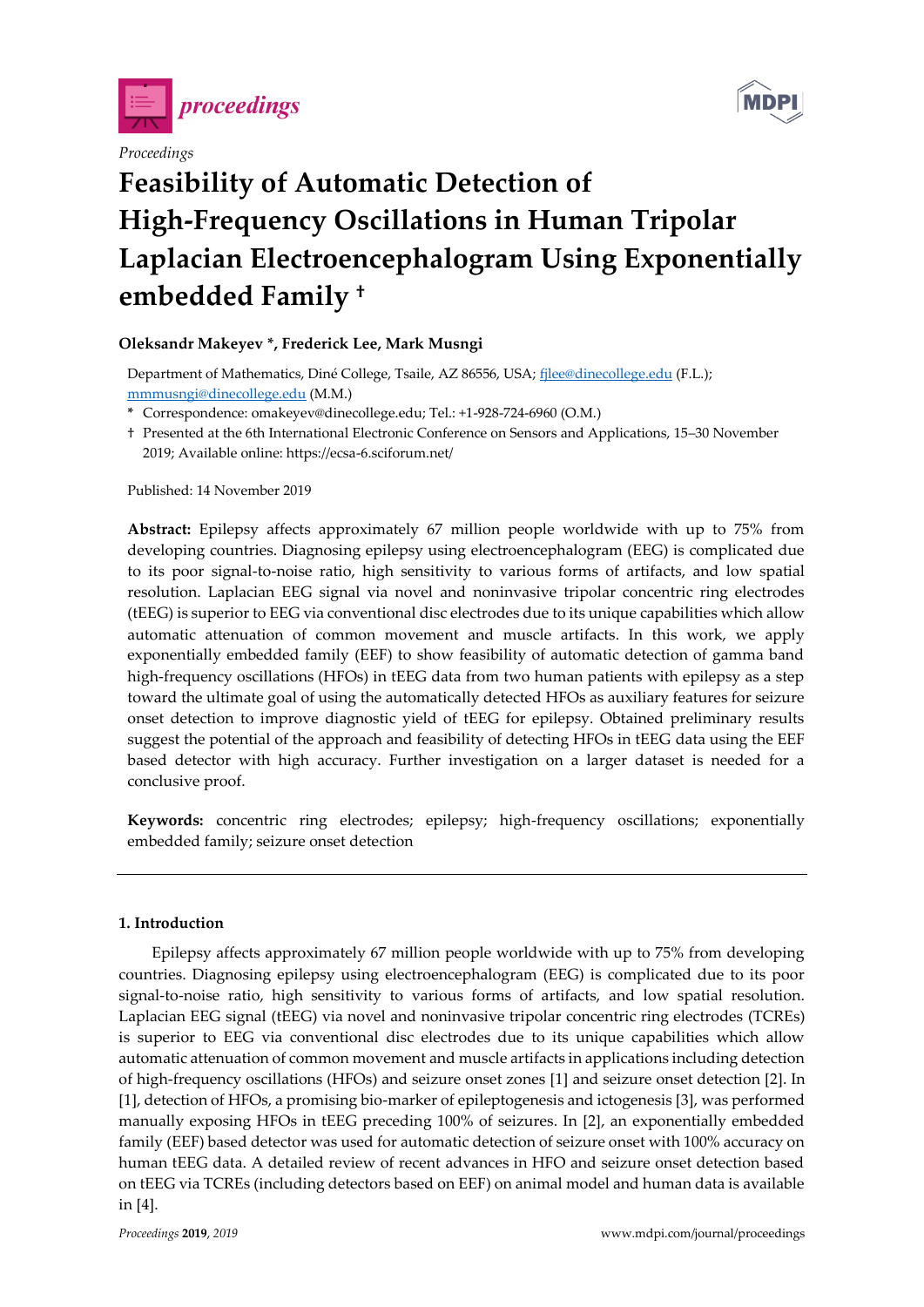In this work, we apply EEF to automatically detect HFOs in tEEG data from two human patients with epilepsy. This preliminary research is important because it allows assessing the potential of automatically detecting HFOs in tEEG with the ultimate goal of using them as auxiliary features for seizure onset detection to improve diagnostic yield of tEEG for epilepsy. Further investigation on a larger dataset is needed for a conclusive proof.

## **2. Materials and Methods**

## *2.1. Patient Recruitment*

Both patients were recruited from the National Institute of Neurology and Neurosurgery (NINN), Mexico City, Mexico. Patients have been referred by the epilepsy clinic with the diagnosis of drug resistant epilepsy. The recording protocols were approved by the NINN's Institutional Review Board.

#### *2.2. EEG and tEEG Recording*

The recording protocol was designed to avoid possible interference with the clinical EEG recording. To attach conventional disc electrodes, patient's scalp was cleaned with Nuprep and EEG electrodes were placed at the 10-20 International Electrode System locations using Ten-20 paste. Collodion was used to hold all the EEG electrodes in place. To record tEEG simultaneously with the EEG, TCREs were placed behind the conventional disc electrodes in locations close to the 10-10 sites using Ten-20 paste. The ground was placed on the forehead and the reference was placed at the Oz location. EEG was recorded with the Comet AS40 system (Grass Technologies, West Warwick, RI, USA) at 200 samples per second with the 70 Hz low-pass filter and 60 Hz notch filter active. The tEEG data were pre-amplified with the gain equal to 6, amplified, band-pass filtered 1-100 Hz with 60 Hz notch filter active, and digitized with an Aura LTM-64 system (Grass Technologies, West Warwick, RI, USA) at 200 samples per second. Recording sessions for both patients lasted for about six hours and took place around 7:00 am to 1:00 pm. According to the NINN recording protocol patients were sleep deprived the night before recording and signed an additional informed consent form for the antiepileptic drugs dosage to be reduced by half the day before the recording. Board certified neurologists reviewed the recorded data determining the seizure onset time and duration for each seizure.

## *2.3. HFO Detection Using EEF Test Statistic*

EEG and tEEG data were exported from Twin (Grass Technologies, West Warwick, RI, USA) into ASCII text files, imported to Matlab (Mathworks, Natick, MA, USA), and converted to .mat files. For tEEG, two bipolar signals recorded for each TCRE were linearly combined into a Laplacian estimate [5]. To create an automatic HFO detector EEF was applied to power in individual HFO frequency bands (e.g. 60-80 Hz for high gamma HFOs) for individual tEEG channels rather than to power across the spectrum and across all the data channels as was done for seizure onset detection in [2,6]. These frequency bands were limited in two patients included in this study by the lower bound of the high gamma HFOs (>60 Hz) and the upper bound of the band-pass filter (100 Hz). Otherwise, EEF implementation is consistent with [2,6]. This included using approximately 10 min of the earliest artifact free tEEG data as baseline to calculate the EEF test statistic for the remainder of the patient's recording. EEF test statistic was calculated in increments of data window size equal to 0.2 s. Simple threshold was used to detect HFO events where EEF test statistic values were significantly larger than those corresponding to interictal background tEEG. First, arithmetic mean and standard deviation were calculated for normalized EEF test statistic. Next, time periods where the EEF test statistic was exceeding its mean plus standard deviation were identified as detected HFOs.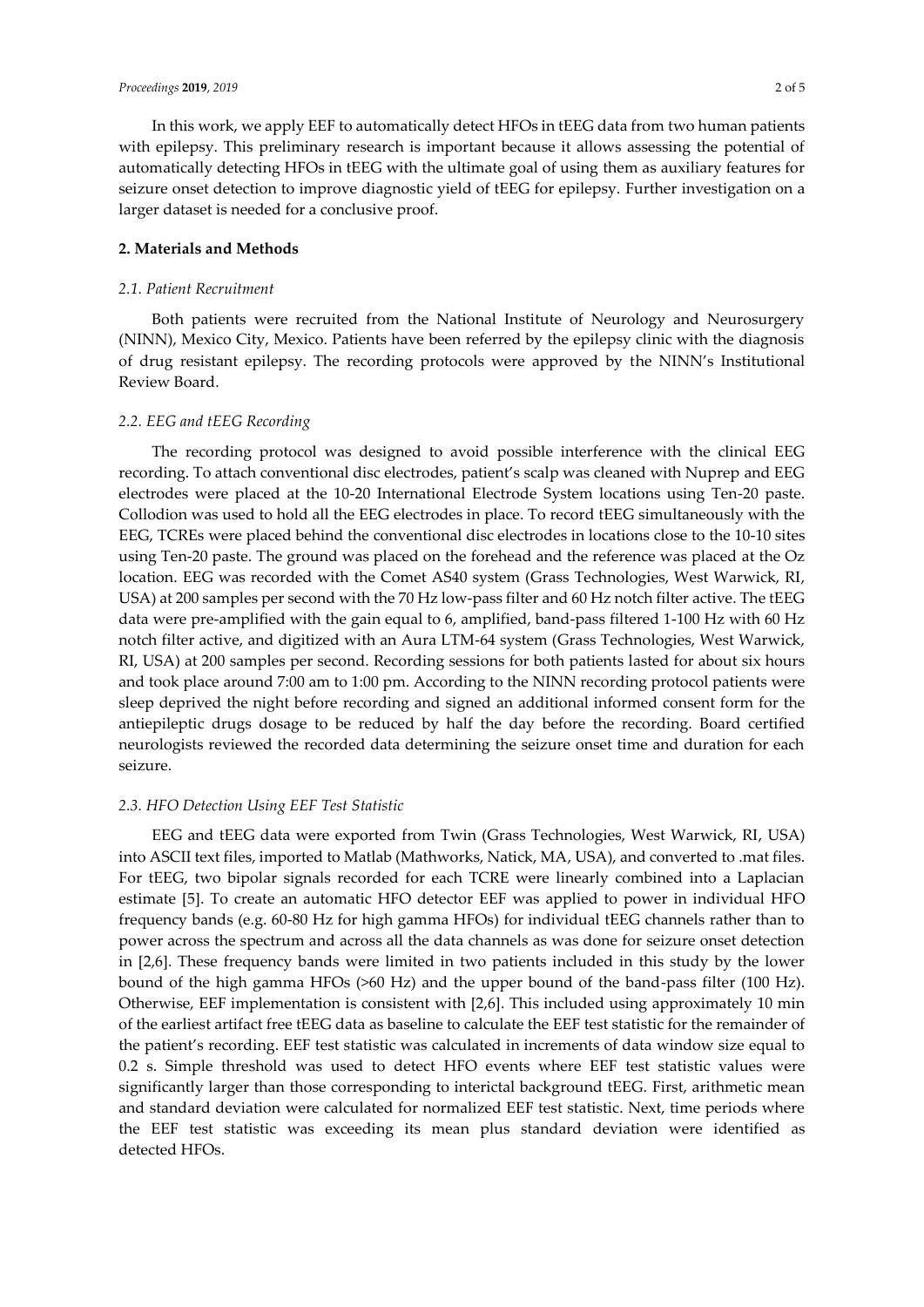## **3. Results**

Representative examples of tEEG recordings obtained in parallel with the clinical EEG for two patients are shown in Figures 1 and 2 respectively. Patient in Figure 1 is a 42-year-old woman with onset of epilepsy at the age of 9. Having been diagnosed with right temporal lobe epilepsy she underwent right temporal lobectomy but seizures persisted. At the time of the study she was on clonazepam, lamotrigine and phenytoin. In Figure 1 conventional EEG data (from the bipolar montage F8-F4) is on panel A while tEEE data (from TCRE placed directly behind the F8) is on panels B through E. Seizure onset for a generalized seizure is around 610 s for panels A-E in Figure 1 as evidenced by a marked increase in EEG and tEEG power across the frequency spectrum. A series of HFOs in high-gamma band starting approximately 10 min before the seizure onset are clearly visible in tEEG but not in EEG. Panels C-E are for the same tEEG segment of 11 s marked by a black line segment in panel B at higher temporal resolution. Panel E is an illustration of automatic HFO detection with normalized EEF test statistic within the 60–80 Hz frequency band (blue) and mean plus standard deviation HFO detection threshold (dotted red). All five HFOs are detected as sharp increases in EEF test statistic exceeding the detection threshold.



**Figure 1.** Example of conventional EEG data (**A**) and tEEG data via TCRE (**B**–**E**) for 42-year-old female epilepsy patient: (A) and (B) are time-frequency spectrograms for EEG and tEEG data respectively; (**C**–**E**) are zoom-in spectrogram, normalized (to [−1, 1]) waveform, and normalized (to [0, 1]) EEF test statistic with mean plus standard deviation HFO detection threshold respectively for the same tEEG segment of 11 s.

Patient in Figure 2 is a 45-year-old male with onset of epilepsy at the age of 22. Magnetic resonance imaging for this patient revealed left mesial temporal sclerosis and right frontal venous angioma. At the time of the recording he was on carbamazepine and lamotrigine. Similar to Figure 1, in Figure 2 conventional EEG data (from the bipolar montage Fp2-F4) is on panel A while tEEE data (from TCRE placed directly behind the Fp2) is on panels B through E. Seizure onset is around 280 s for panels A-E in Figure 1 as evidenced by a marked increase in EEG and tEEG power across the frequency spectrum. A series of HFOs in high-gamma band starting approximately 3 min before the seizure onset are clearly visible in tEEG but not in EEG. Panels C-E are for the same tEEG segment of 11 s marked by a black line segment in panel B at higher temporal resolution. Panel E is an illustration of automatic HFO detection with normalized EEF test statistic within the 60-80 Hz frequency band (blue) and mean plus standard deviation HFO detection threshold (dotted red). Both HFOs are detected as sharp increases in EEF test statistic exceeding the detection threshold.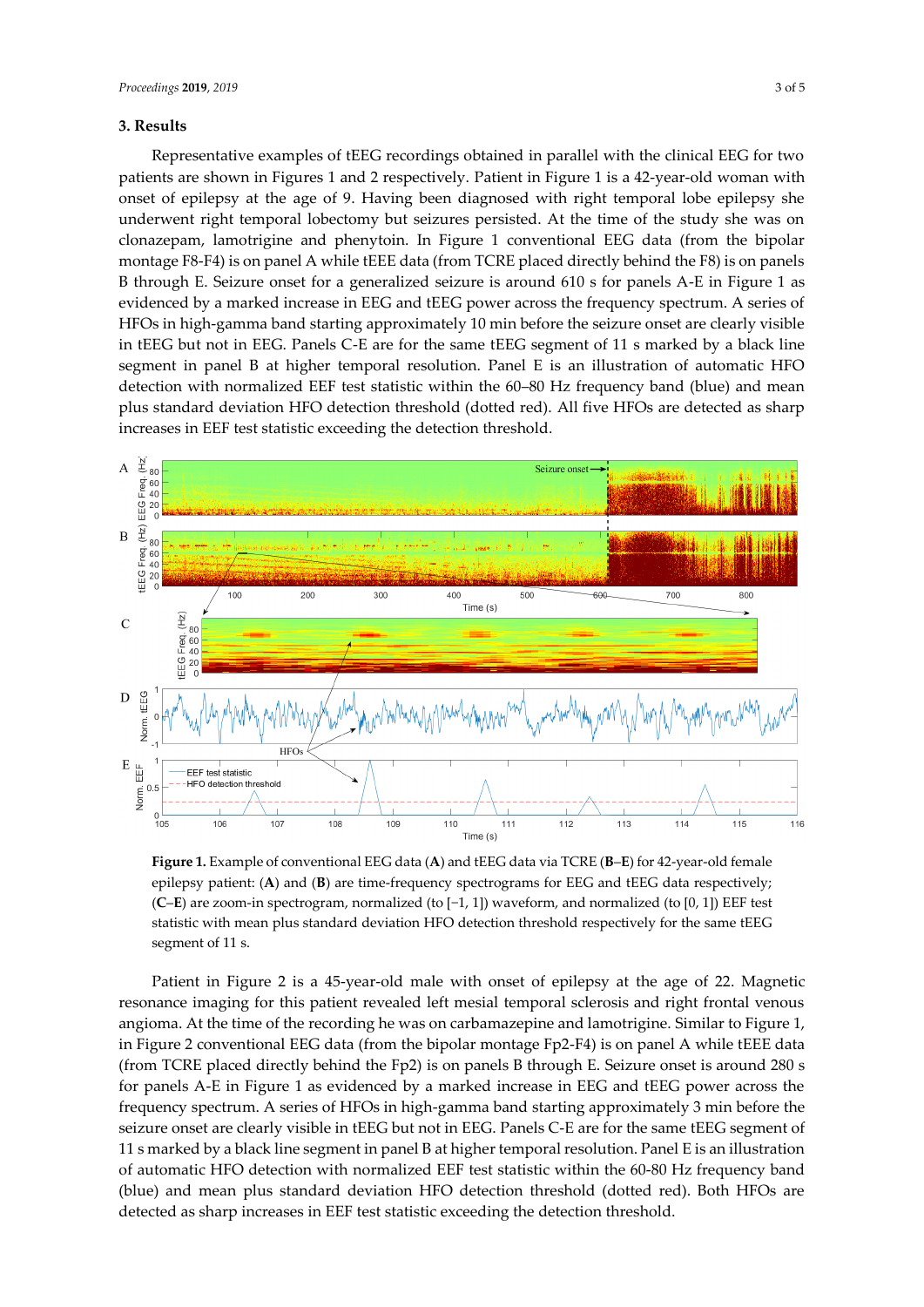

**Figure 2.** Example of conventional EEG data (**A**) and tEEG data via TCRE (**B**–**E**) for 45-year-old male epilepsy patient: (A) and (B) are time-frequency spectrograms for EEG and tEEG data respectively; (**C**–**E**) are zoom-in spectrogram, normalized (to [−1, 1]) waveform, and normalized (to [0, 1]) EEF test statistic with mean plus standard deviation HFO detection threshold respectively for the same tEEG segment of 11 s.

#### **4. Discussion**

Preliminary results suggest the potential of the proposed approach and feasibility of detecting HFOs in tEEG data using the EEF based detector. In the representative examples for two epilepsy patients from Figures 1 and 2 100% of HFOs (7 out of 7) are detected correctly i.e. there are no false negative detections. Figure 2 suggests possibility of false positive detections with detection threshold being exceeded twice for each HFO. Application of the smoothing algorithm similar to the one from [2] where automatic detections separated by less than, for example, the average duration of an HFO are counted as a single detection may alleviate this issue. It should also be noted that a very simple decision threshold (mean plus standard deviation) has been used in this study. While it may be sufficient to achieve 100% accuracy of HFO detection in a couple of representative examples provided, a more comprehensive thresholding approach may be needed for a larger dataset. Examples for such an approach include an asymptotic threshold based on the assumption of the distribution under the null hypothesis being a chi-squared distribution with the number of degrees of freedom equal to the number of tEEG channels to integrate used in [6] or an adaptive threshold based on the empirical EEF test statistic and given probability of false alarm used in [2]. Finally, in both patients, HFOs were clearly visible in tEEG but not in EEG (Figures 1 and 2, panels B and A respectively) which is consistent with what was reported in [1].

Needless to say, further investigation on a larger dataset is needed for a conclusive proof. To fully assess the potential of automatic HFO detection using EEF it is to be performed not just prior to clinical seizures but for extended periods of time for epilepsy patients with clinical seizures, patients with epileptiform activity but no seizures, and patients with neither epileptiform activity nor seizures using non patient-specific model. Other potential directions of future work include applying EEF to integrate multiple tEEG channels as was done, for example, for 3 channels in [6] and for 19 channels in [2]. However in [1] for 5 epilepsy patients HFOs were present, on average, only in 35.5% of the patient's tEEG channels. This percentage may be insufficient for HFOs to be reflected in the EEF statistic integrating all of the patients tEEG channels. Same argument can be made for the case of applying EEF to power across the frequency spectrum rather than to individual HFO frequency bands as was done in this study where detection of high-gamma band HFOs was performed in the